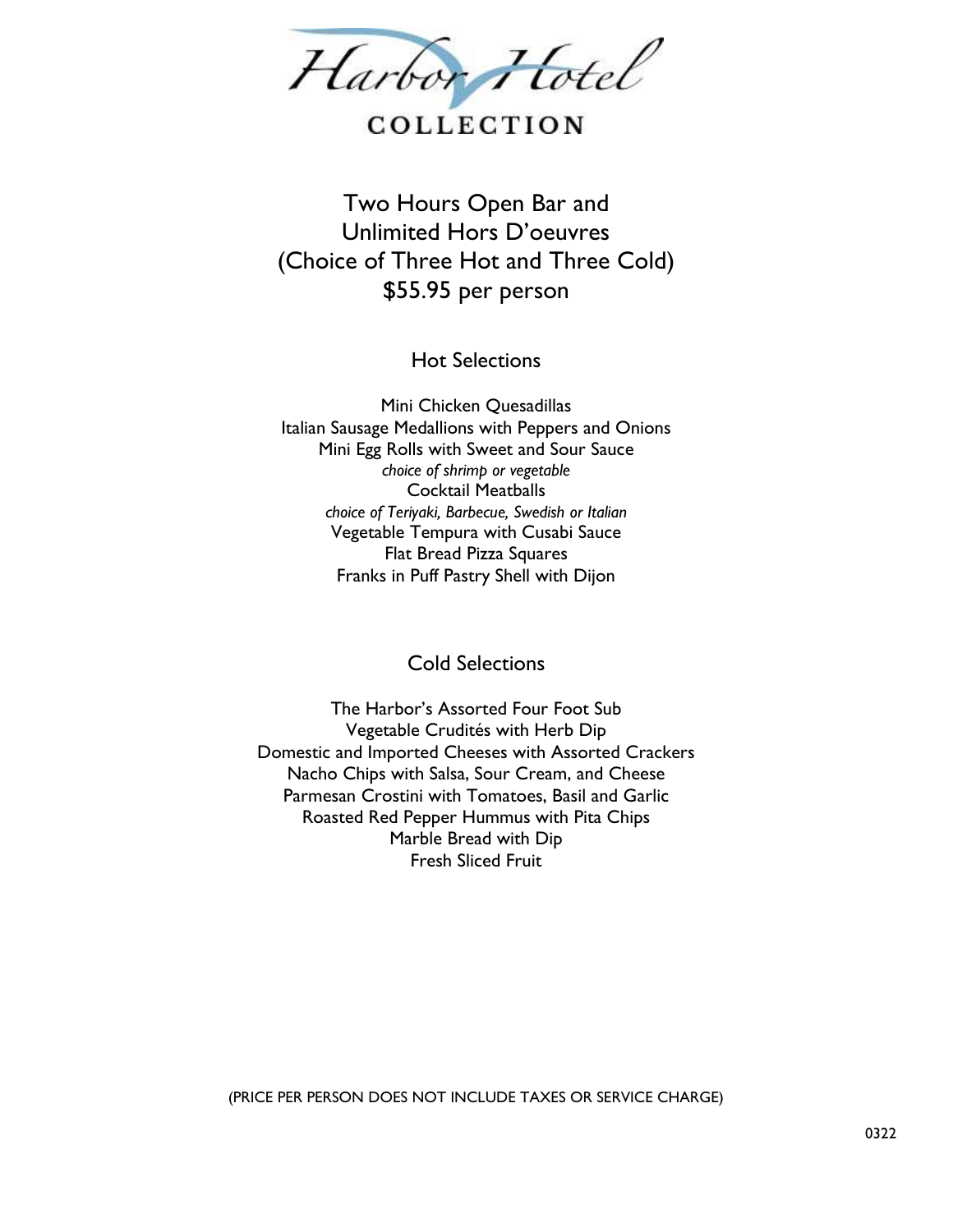

### COLLECTION

Two Hours Open Bar and Unlimited Hors D'oeuvres (Choice of Three Hot and Three Cold) \$67.95 per person

Hot Selections

Southwestern Crab Wontons Coconut Shrimp with Citrus Glaze Seafood Stuffed Mushrooms Chicken Pesto Blossoms Sliced Tenderloin served on Baguette with Horseradish Cream Beef Teriyaki Sate with Bourbon Lime Sauce Bacon Wrapped Scallops Spanakopita Baked Brie with Raspberry and Almonds Buffalo Chicken Wings Served with Bleu Cheese and Celery Sticks *choice of Mild, Hot, Teriyaki or BBQ*

### Cold Selections

Vegetable Crudités with Herb Dip Assorted Canapés Domestic and Imported Cheeses with Assorted Crackers Fresh Fruit Kabob with Tropical Yogurt Belgium Endive with Gorgonzola and Walnuts Antipasto Tray Crisp Vegetable Spring Rolls with Sweet Chili Plum Sauce

(PRICE PER PERSON DOES NOT INCLUDE TAXES OR SERVICE CHARGE)